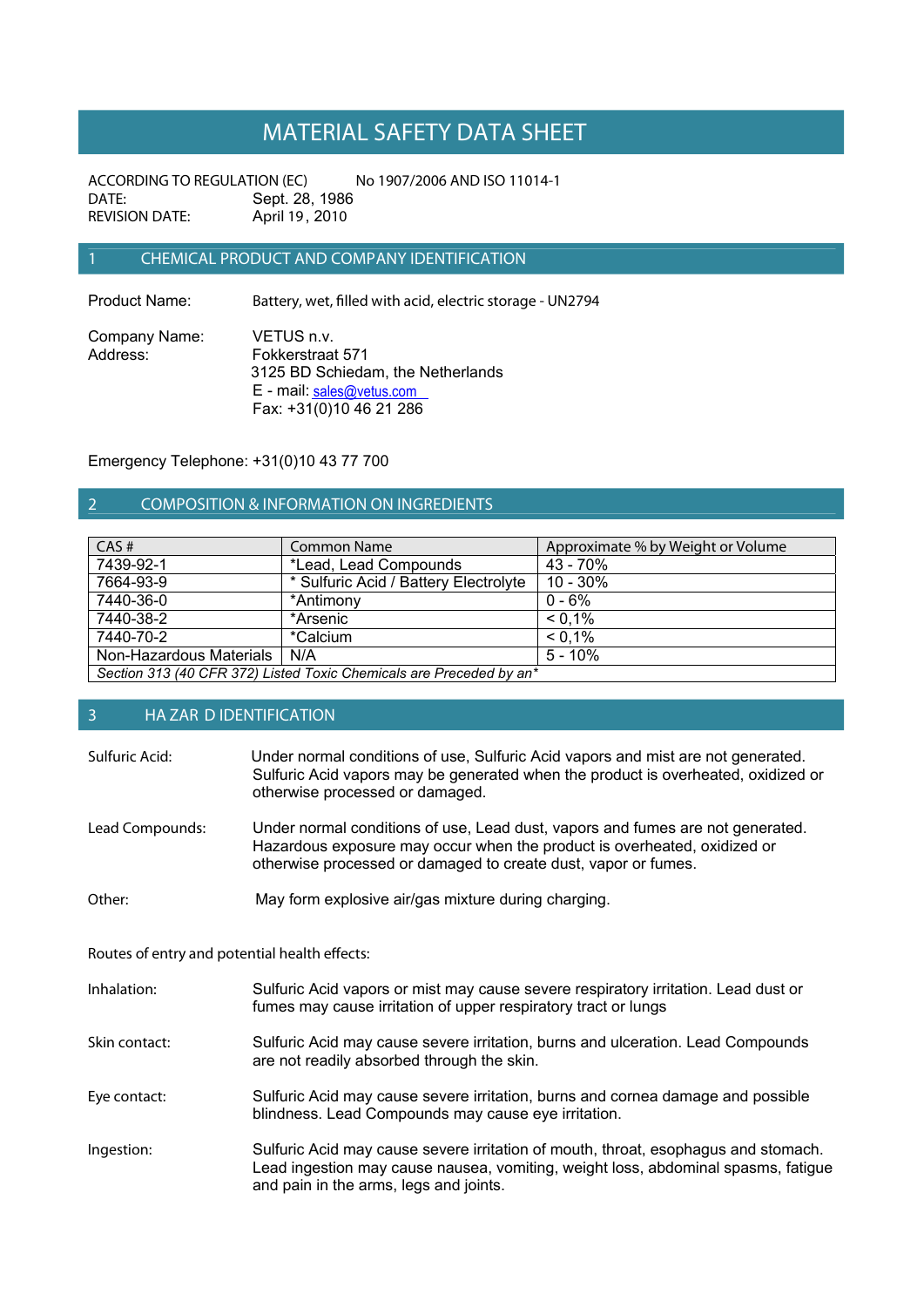# **4 FIRST AID MEASURES**

| Inhalation:          | If breathing difficulties develop, remove person from exposure. If symptoms persist,<br>seek medical attention                                                                                                |
|----------------------|---------------------------------------------------------------------------------------------------------------------------------------------------------------------------------------------------------------|
| <b>Skin contact:</b> | Flush the exposed skin with large amounts of water for 15 minutes, using deluge<br>emergency shower. Remove contaminated clothing. If symptoms persist, seek<br>medical attention                             |
| Eye contact:         | Force eyes open and rinse with clean, cool, running water for 15 minutes. Do not<br>use eye drops or other medication unless advised to do so by a doctor. Seek<br>immediate medical attention after rinsing. |
| Ingestion:           | Do not induce vomiting. If conscious, drink large quantities of milk or water. Follow<br>with milk of magnesia, beaten egg, egg whites or vegetable oil. Seek medical<br>attention immediately.               |

| 5<br><b>FIRE FIGHTING MEASURES</b>         |                                                              |  |
|--------------------------------------------|--------------------------------------------------------------|--|
| Flash point:                               | N/A                                                          |  |
| <b>Auto Ignition Temperature:</b>          | N/A                                                          |  |
| <b>Fire Point:</b>                         | N/A                                                          |  |
| <b>Flammable limits:</b><br>(Hydrogen Gas) | 4.1% LEL, 74.2% UEL                                          |  |
| <b>Extinguishing Media:</b>                | Class ABC extinguisher, Dry Chemical, Foam or Carbon Dioxide |  |

#### **Special Fire Fighting Procedures:**

If batteries are on charge, turn off power. Use positive pressure, self-contained breathing apparatus (SCBA) in fighting fire. Water applied to electrolyte generates heat and causes it to splatter. Wear acid resistant clothing. Ventilate area well.

#### **Unusual Fire and Explosion Hazards**:

- Hydrogen and oxygen gases are produced during normal battery operation and charging. These gases escape through the battery vents and may form an explosive atmosphere around the battery if ventilation is poor. Avoid open flame, sparks and other ignition sources in areas where batteries are used or stored.
- Sulfuric acid is an oxidizer and can ignite combustibles upon contact.

# **6 ACCIDENTAL RELEASE MEASURES**

### **SPILL AND LEAK PROCEDURES:**

- **Small spill:** Neutralize the spill with baking soda, household ammonia and/or water. Rinse clean.
- Large spill: Remove combustible materials and all sources of ignition. Contain spill by diking with soda ash (sodium carbonate) or quicklime (calcium oxide). Cover spill with neutralizing agent such as soda ash or quicklime. Mix well. When mixture is neutral collect the residue in a suitable container and dispose of per local, state and federal waste regulations. Wear acid resistant boots, face shield, chemical splash goggles, and acid resistant gloves. Do not release unneutralized acid.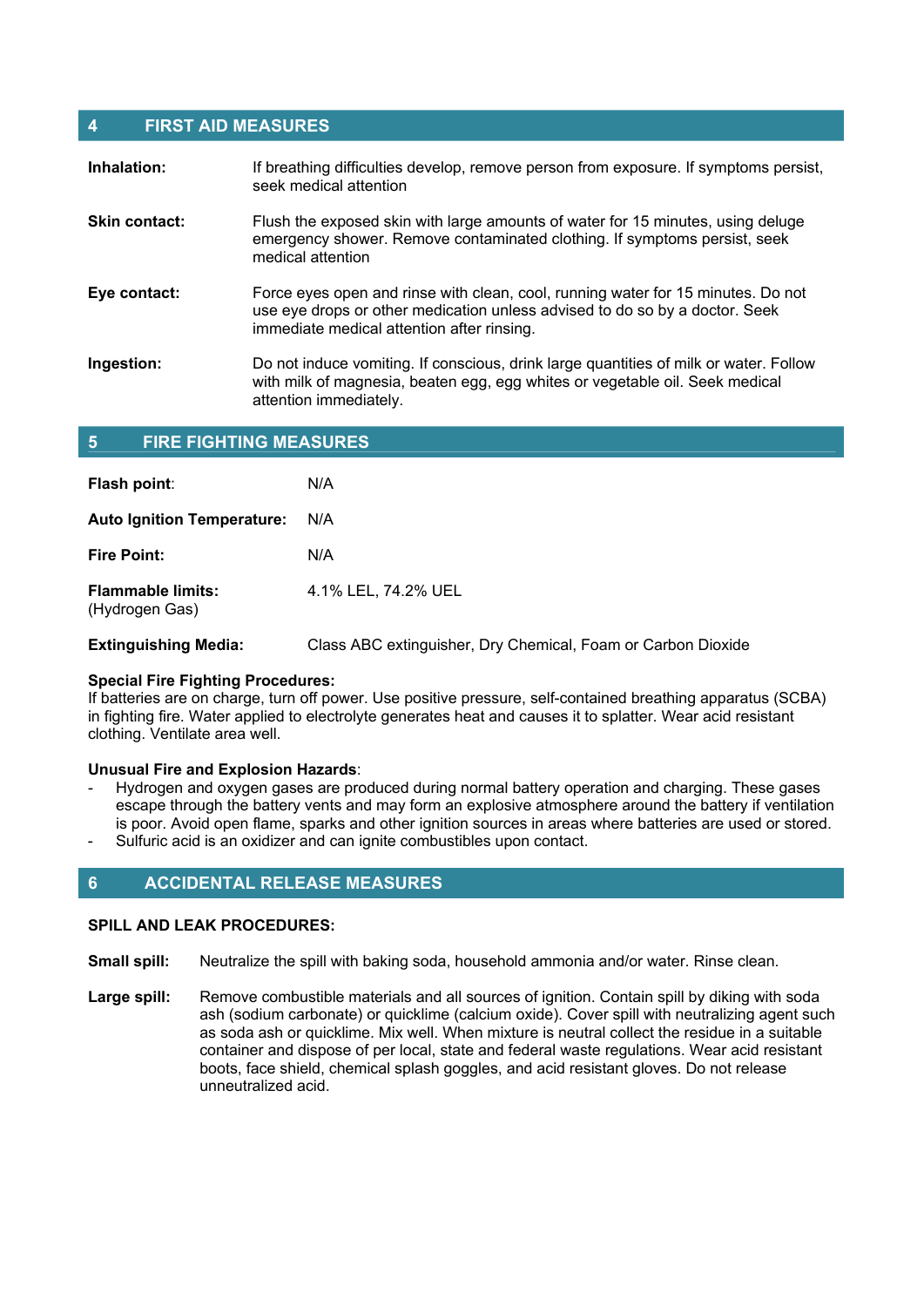# **7 HANDLING AND STORAGE**

### **PRECAUTIONS FOR SAFE HANDLING AND STORAGE:**

### **Storage Temperature:**

Min: -20°F (-28°C) for fully charged batteries, 20°F (-6°C) for completely discharged batteries. Max: 80°F (26°C) for low self discharge but up to 100°F (38°C) is safe. Avoid storage in areas exposed to heat or solar buildup.

### **Special Sensitivity:**

Avoid direct conductive connection across positive and negative terminals to prevent short circuit.

### **Storage Precautions:**

- Place cardboard between layers of stacked batteries so as to prevent accidental contact between terminals and/or other damage to terminals or containers.
- Whenever feasible, store on shipping pallet or rack.<br>- Do not stack loaded pallets or racks on top of other
- Do not stack loaded pallets or racks on top of other batteries.
- Store batteries in cool, well-ventilated location.
- Keep a supply of neutralizing agent in or near the storage area for emergency use.

### **Handling Precautions:**

- Use a battery carrier to lift battery without handle
- Avoid contact with internal components of batteries.
- Do not smoke when working near a battery.

#### **Other Precautions:**

Keep away from combustible materials, organic chemicals, reducing substances, strong oxidizers and water.

# **8 EXPOSURE CONTROLS / PERSONAL PROTECTION**

#### **Engineering controls/system design information:**

Charge in area's with adequate ventilation. Do not install these batteries in sealed, unventilated area's.

| <b>Ventilation:</b>            | General dilution ventilation is acceptable                                                                  |
|--------------------------------|-------------------------------------------------------------------------------------------------------------|
| <b>Respiratory Protection:</b> | Not required for normal conditions of use.                                                                  |
| <b>Eye Protection:</b>         | Safety glasses with side shields or goggles.                                                                |
| <b>Skin Protection:</b>        | Wear chemical resistant gloves as a standard procedure to avoid skin<br>contact. Wash hands after handling. |
| Other:                         | None required under normal use conditions for gel/absorbed electrolyte type<br>batteries.                   |

| <b>Exposure Limits</b> | <b>Lead, Lead Compounds</b>  | <b>Sulfuric Acid</b>        |
|------------------------|------------------------------|-----------------------------|
| <b>OSHA</b>            | PEL $0.05$ mg/m <sup>3</sup> | PEL 1mg/m <sup>3</sup> TWA  |
| <b>ACGIH</b>           | TLV $0.05$ mg/m <sup>3</sup> | TLV $0.2$ mg/m <sup>3</sup> |
| <b>NIOSH</b>           | Rel<0.10 mg/m <sup>3</sup>   | Rel<1.0 mg/m <sup>3</sup>   |

#### **Additional Information:**

- Batteries are housed in polypropylene cases which are regulated as total dust or respirable dust only when they areground up during recycling. The OSHA PEL for dust is 15 mg/m3 as total dust or 5 mg/m3 as respirable dust.
- May be required to meet Domestic Requirements for a Specific Destination(s).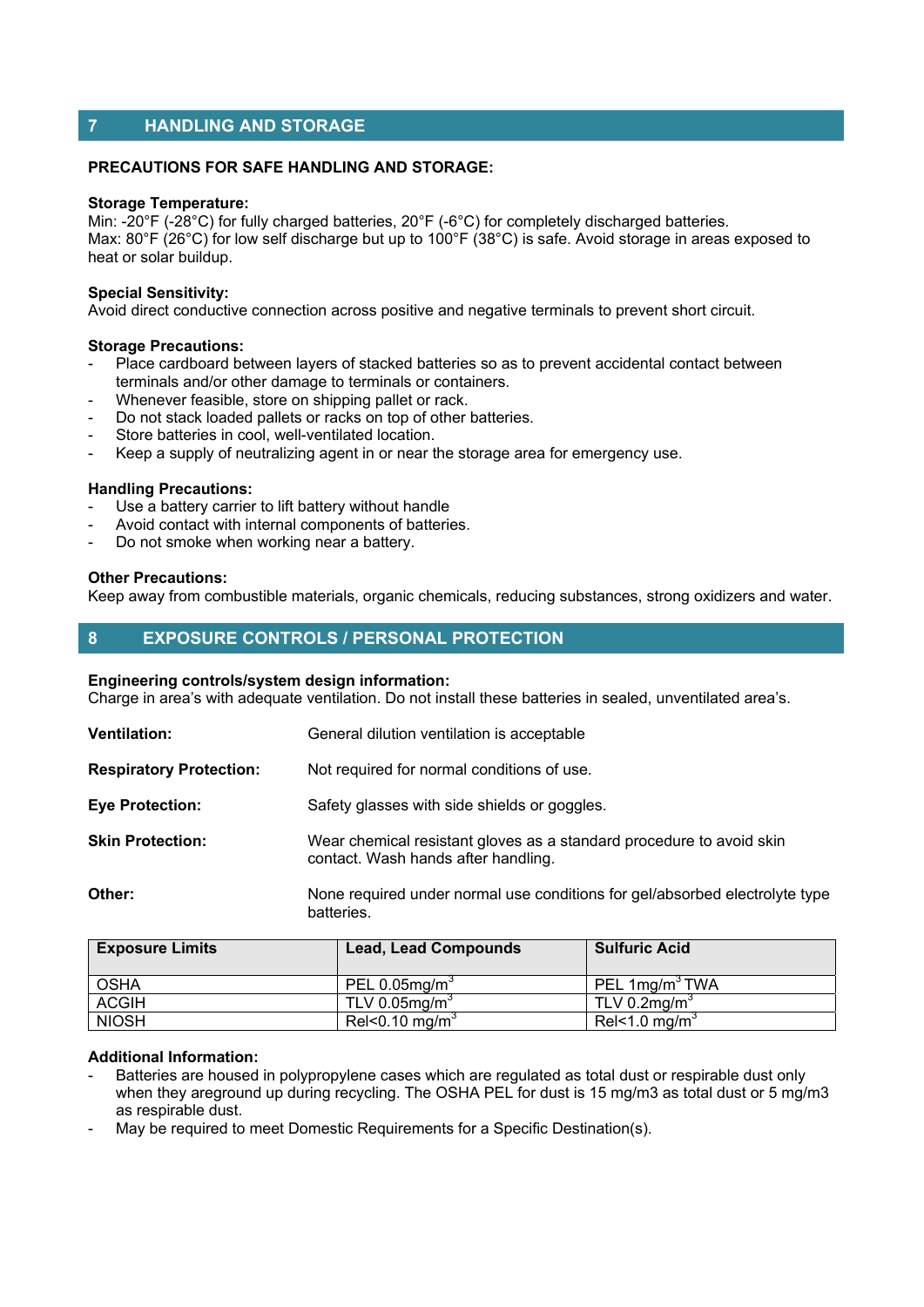# **9 PHYSICAL AND CHEMICAL PROPERTIES**

| Appearance:                 | The entire battery is a solid article consisting of a plastic case with two protruding<br>lead terminals. |
|-----------------------------|-----------------------------------------------------------------------------------------------------------|
| Odor:                       | The battery is odorless.                                                                                  |
| <b>Odor Threshold:</b>      | N/A                                                                                                       |
| <b>Physical State:</b>      | Sulfuric Acid is a liquid, Lead is solid                                                                  |
| <b>Boiling Point:</b>       | 112-115 °C                                                                                                |
| <b>Melting Point:</b>       | N/A                                                                                                       |
| <b>Freezing Point:</b>      | N/A                                                                                                       |
| <b>Vapour Pressure:</b>     | 1.33 kPa                                                                                                  |
| <b>Solubility in Water:</b> | Lead, Lead Oxide and Lead Sulfate are insoluble in Water. Sulfuric Acid is 100%<br>soluble in water.      |

# **10 STABILITY AND REACTIVITY**

### **Stability:**

This product is stable under normal conditions at ambient temperature

#### **Incompatibility (materials to avoid):**

Heat, open flames, sparks, strong oxidizing or reducing agents.

#### **Hazardous decomposition or by-products:**

Can emit highly toxic fumes when heated. Combustion can produce carbon dioxide and carbon monoxide. Will release an explosive hydrogen/oxygen gas mixture. Oxides of lead, lead and/or lead compounds may be released. Sulfuric Acid may release Sulfur Dioxide and/or Sulfur Trioxide.

#### **Hazardous polymerization:**

Will not occur.

#### **Conditions to avoid:**

Prolonged overcharge, sparks and other sources of ignition.

# **11 TOXICOLOGICAL INFORMATION**

### **ACUTE TOXICITY (Test Results Basis and Comments):**

| <b>Sulfuric Acid</b>    |                                                                                          |
|-------------------------|------------------------------------------------------------------------------------------|
| Oral Rat                |                                                                                          |
| Inhalation Rat          | LD <sub>50</sub> 2140 mg/kg (25% solution)<br>LC <sub>50</sub> 510 mg/m <sup>3</sup> /2h |
| <b>Inhalation Mouse</b> | $LC_{50,32}$ 0 mg/m <sup>3</sup> /2h                                                     |
| Carcinogenicity         | ACGIH: A2 Suspected Human Carcinogen                                                     |
|                         | OSHA: Select Carcinogen                                                                  |
|                         | IARC: Group1 Carcinogen                                                                  |
| Lead                    |                                                                                          |
| Carcinogenicity         | IARC: Group 2B Possible Human Carcinogen                                                 |
|                         | Risk phrase 61                                                                           |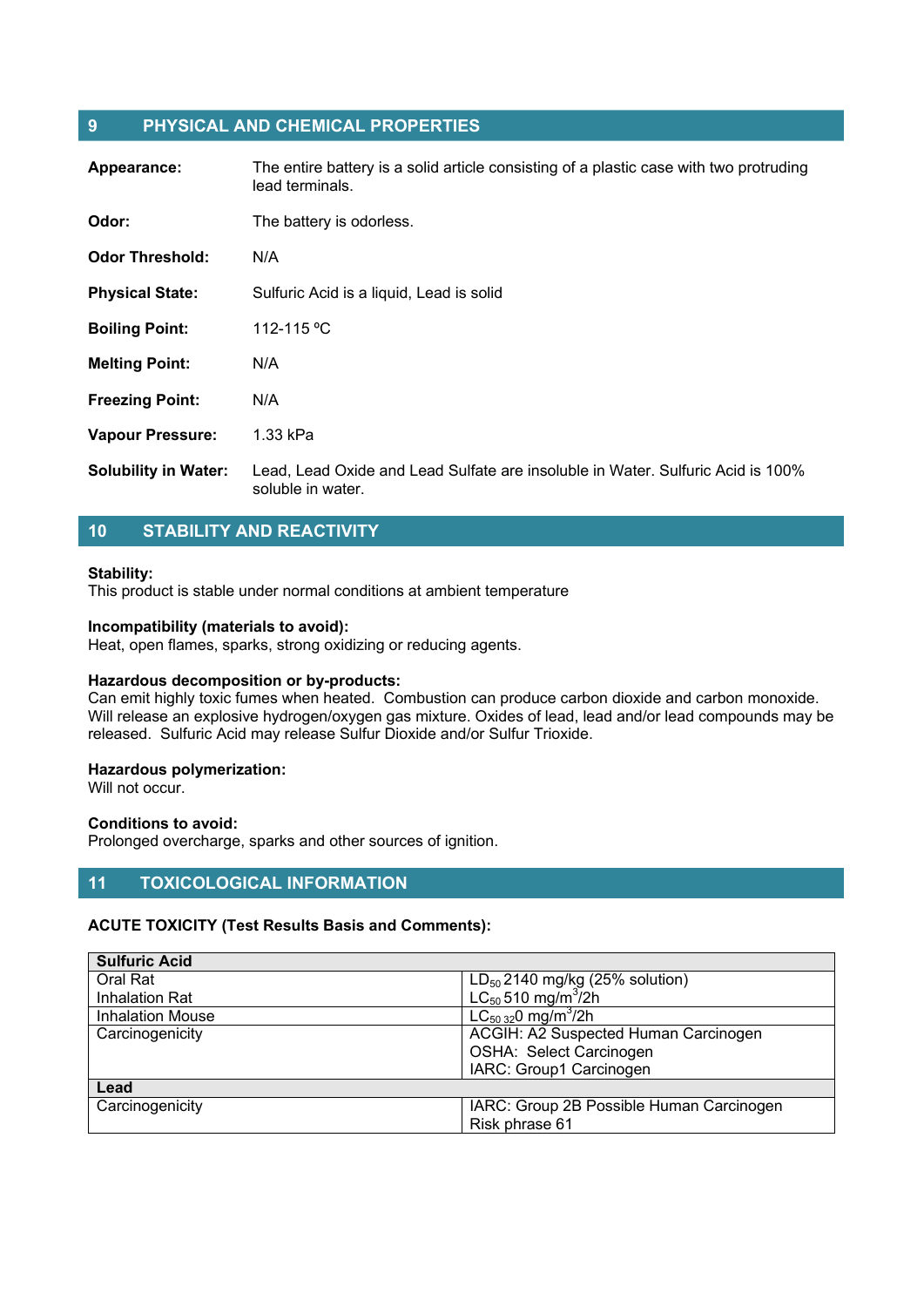# **11 TOXICOLOGICAL INFORMATION**

### **SUBCHRONIC/CHRONIC TOXICITY (Test Results and Comments):**

Repeated exposure to lead and lead compounds in the workplace may result in nervous system toxicity. Some toxicologists report that abnormal conduction velocities in person with blood lead levels of 50 µg/100 ml or higher. Heavy lead exposure may result in central nervous system damage, encephalopathy and damage to the blood-forming (hematopoietic) tissues.

### **Additional Information:**

- Very little chronic toxicity data available for elemental lead.
- Lead is listed by IARC as a 2B carcinogen: possible carcinogen in humans. Arsenic is listed by IARC, ACGIH, and NTP as a carcinogen, based on studies with high doses overlong periods of time. The other ingredients in this product, present at equal to or greater than 0.1% of the product, are not listed by OSHA, NTP, or IARC as suspect carcinogens.
- The 19th Amendment to EC Directive 67/548/EEC classified lead compounds, but not lead in metal form, as possibly toxic to reproduction. Risk phrase 61: May cause harm to the unborn child, applies to lead compounds, especially soluble forms.

# **12 ECOLOGICAL INFORMATION**

### **Persistence & Degradability:**

Lead is very persistent in soils and sediments. No data available on biodegradation

### **Bio-accumulative potential (including mobility):**

Mobility of metalic Lead between ecological compartments is low. Bio-accumulation of lead occurs in aquatic and terrestrial animals and plants, but very little bio-accumulation occurs through the food chain. Most studies have included lead compounds, not solid inorganic lead.

### **Aquatic toxicity:**

| <b>Sulfuric Acid</b> | 24-hour LC50 fresh water fish (Brachidanio rerio): 82mg/l |
|----------------------|-----------------------------------------------------------|
|                      | 96-hour LOEC fresh water fish (Cyprinus carpio): 22mg/l   |
| Lead                 | No data available                                         |

#### **Additional information:**

- No known effects on stratospheric ozon depletion
- Volatile organic compounds: 0 Vol%
- Water Endangering Class (WGK): NA

# **13 DISPOSAL CONSIDERATIONS**

#### **Waste disposal method:**

- Neutralised acid may be flushed down the sewer
- Used Lead Acid Batteries are recyclable when sent to a secondary smelter. Must be treated as hazardous waste

# **14 TRANSPORT INFORMATION**

### **ADR/RID (road/rail)**:

| UN number:            | 2794                                                   |
|-----------------------|--------------------------------------------------------|
|                       | Proper shipping name: Batteries, wet, filled with acid |
| Class:                |                                                        |
| Packing group:        | not applicable                                         |
| Packing instructions: | P801, P801a                                            |
| Classification code:  | C <sub>11</sub>                                        |
| Special provisions:   | 295, 598                                               |